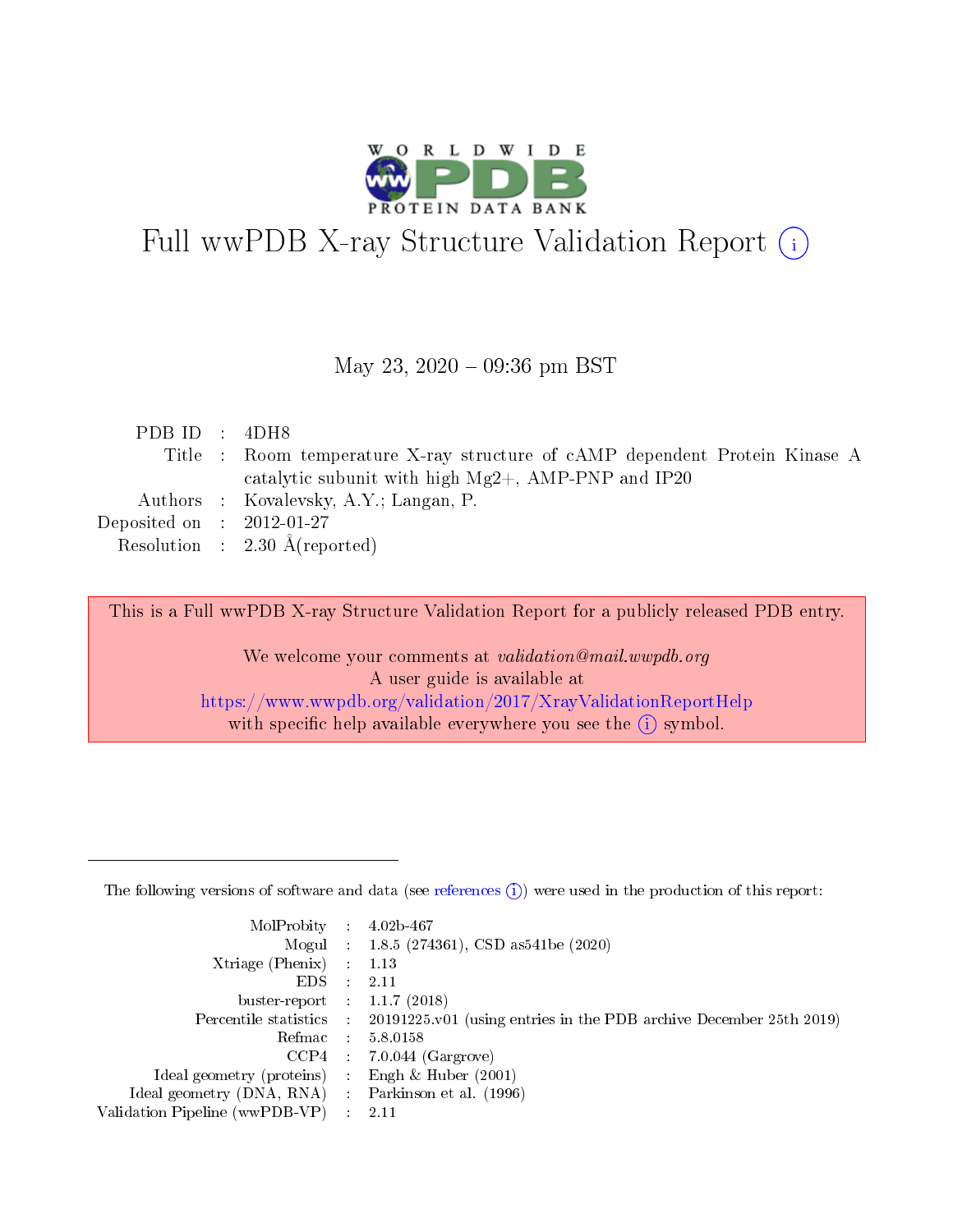# 1 [O](https://www.wwpdb.org/validation/2017/XrayValidationReportHelp#overall_quality)verall quality at a glance  $(i)$

The following experimental techniques were used to determine the structure: X-RAY DIFFRACTION

The reported resolution of this entry is 2.30 Å.

Percentile scores (ranging between 0-100) for global validation metrics of the entry are shown in the following graphic. The table shows the number of entries on which the scores are based.



| Metric                | Whole archive<br>$(\#\text{Entries})$ | Similar resolution<br>$(\#\text{Entries}, \text{resolution range}(\text{\AA}))$ |
|-----------------------|---------------------------------------|---------------------------------------------------------------------------------|
| $R_{free}$            | 130704                                | $5042$ $(2.30-2.30)$                                                            |
| Clashscore            | 141614                                | $5643(2.30-2.30)$                                                               |
| Ramachandran outliers | 138981                                | $5575(2.30-2.30)$                                                               |
| Sidechain outliers    | 138945                                | $5575(2.30-2.30)$                                                               |
| RSRZ outliers         | 127900                                | $4938(2.30-2.30)$                                                               |

The table below summarises the geometric issues observed across the polymeric chains and their fit to the electron density. The red, orange, yellow and green segments on the lower bar indicate the fraction of residues that contain outliers for  $>=3, 2, 1$  and 0 types of geometric quality criteria respectively. A grey segment represents the fraction of residues that are not modelled. The numeric value for each fraction is indicated below the corresponding segment, with a dot representing fractions  $\epsilon=5\%$  The upper red bar (where present) indicates the fraction of residues that have poor fit to the electron density. The numeric value is given above the bar.

| Mol | ${\bf Chain \mid Length}$ | Quality of chain |     |  |  |
|-----|---------------------------|------------------|-----|--|--|
|     | 350                       | 2%<br>82%        | 14% |  |  |
|     | 20                        | 10%<br>90%       | 10% |  |  |

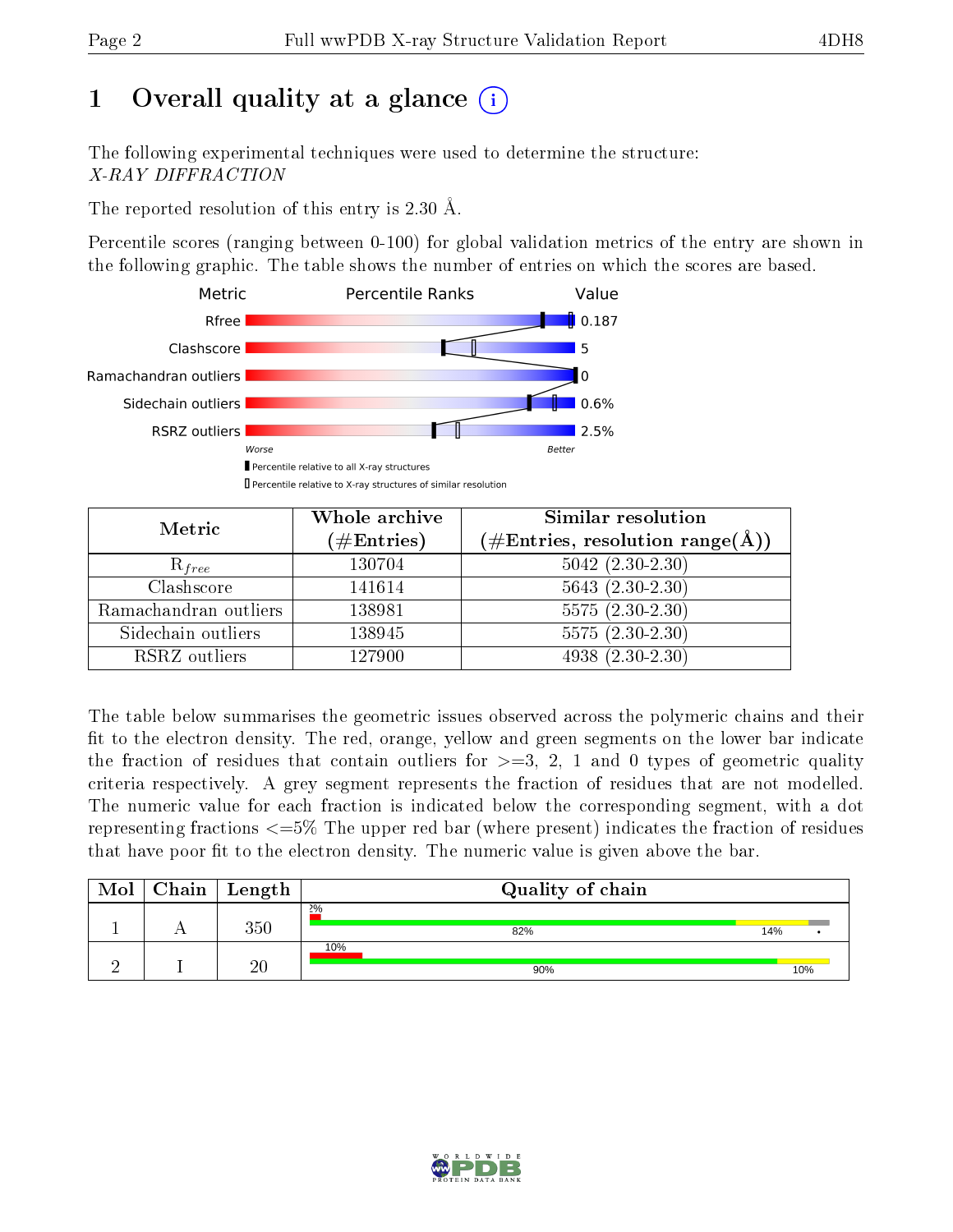# 2 Entry composition  $\left( \cdot \right)$

There are 5 unique types of molecules in this entry. The entry contains 3195 atoms, of which 0 are hydrogens and 0 are deuteriums.

In the tables below, the ZeroOcc column contains the number of atoms modelled with zero occupancy, the AltConf column contains the number of residues with at least one atom in alternate conformation and the Trace column contains the number of residues modelled with at most 2 atoms.

• Molecule 1 is a protein called cAMP-dependent protein kinase catalytic subunit alpha.

| Mol | ${\bf Chain \mid Residues}$ | Atoms |       |     |     | $\text{ZeroOcc}$   AltConf   Trace |  |  |  |
|-----|-----------------------------|-------|-------|-----|-----|------------------------------------|--|--|--|
|     | 336                         | Total | 1800- | 465 | 505 |                                    |  |  |  |

• Molecule 2 is a protein called cAMP-dependent protein kinase inhibitor alpha.

| Mol | Chain   Residues | Atoms   |  |       |  | $ZeroOcc \   \ AltConf \  $ | $\perp$ Trace |
|-----|------------------|---------|--|-------|--|-----------------------------|---------------|
|     | $20\,$           | Total C |  | 94 32 |  |                             |               |

• Molecule 3 is MAGNESIUM ION (three-letter code: MG) (formula: Mg).

|  | $Mol$   Chain   Residues | <b>Atoms</b> | ZeroOcc   AltConf |  |
|--|--------------------------|--------------|-------------------|--|
|  |                          | Total        |                   |  |

 Molecule 4 is PHOSPHOAMINOPHOSPHONIC ACID-ADENYLATE ESTER (three-letter code: ANP) (formula:  $C_{10}H_{17}N_6O_{12}P_3$ ).



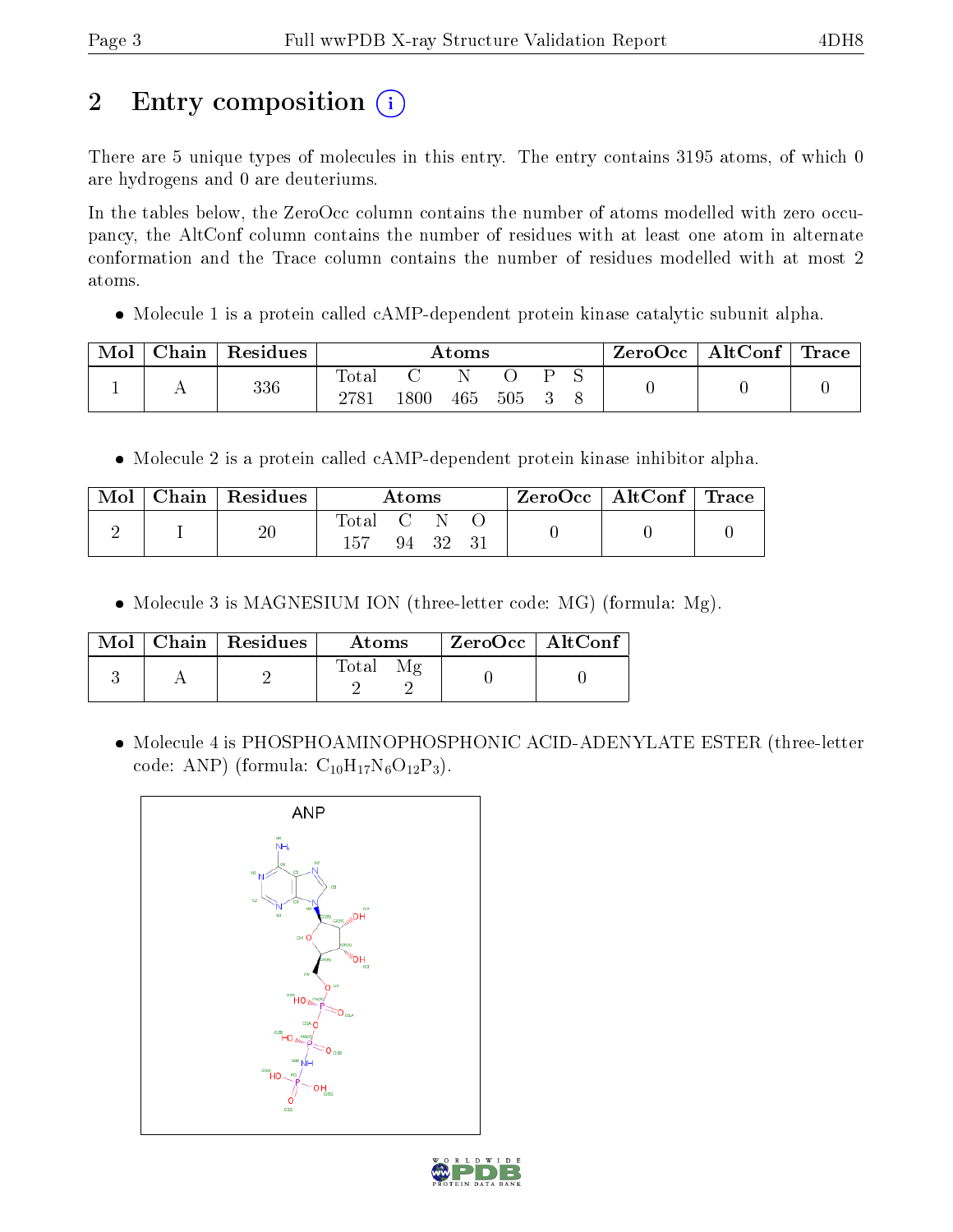|  | $\mid$ Mol $\mid$ Chain $\mid$ Residues | Atoms         |  |  | $\vert$ ZeroOcc $\vert$ AltConf $\vert$ |  |  |  |
|--|-----------------------------------------|---------------|--|--|-----------------------------------------|--|--|--|
|  |                                         | Total C N O P |  |  | $10 \quad 6 \quad 12$                   |  |  |  |

 $\bullet\,$  Molecule 5 is water.

|  | $Mol$   Chain   Residues | Atoms               | ZeroOcc   AltConf |  |
|--|--------------------------|---------------------|-------------------|--|
|  | 201                      | Total<br>201<br>201 |                   |  |
|  | 23                       | Total<br>23<br>23   |                   |  |

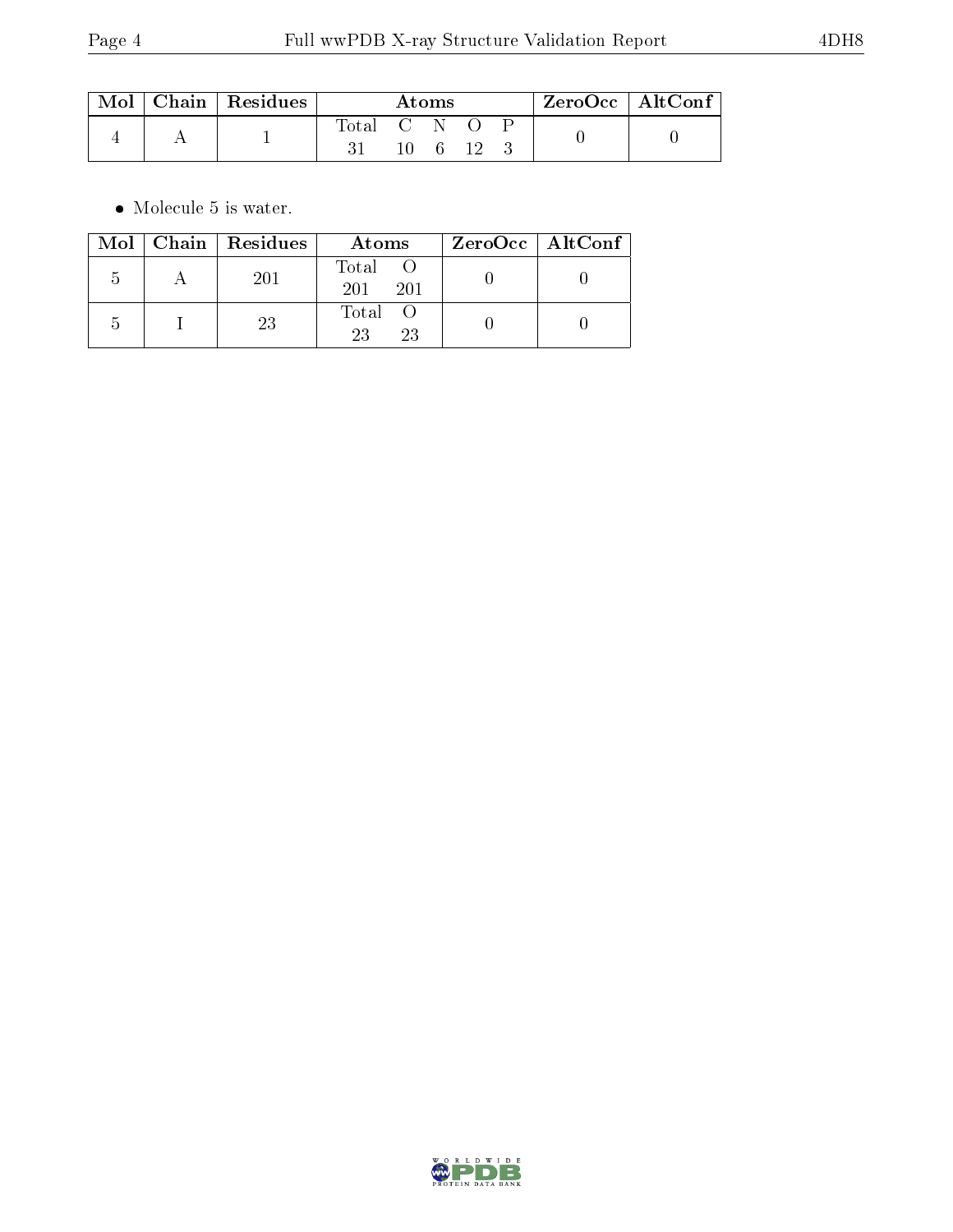## 3 Residue-property plots  $(i)$

These plots are drawn for all protein, RNA and DNA chains in the entry. The first graphic for a chain summarises the proportions of the various outlier classes displayed in the second graphic. The second graphic shows the sequence view annotated by issues in geometry and electron density. Residues are color-coded according to the number of geometric quality criteria for which they contain at least one outlier: green  $= 0$ , yellow  $= 1$ , orange  $= 2$  and red  $= 3$  or more. A red dot above a residue indicates a poor fit to the electron density (RSRZ  $> 2$ ). Stretches of 2 or more consecutive residues without any outlier are shown as a green connector. Residues present in the sample, but not in the model, are shown in grey.

• Molecule 1: cAMP-dependent protein kinase catalytic subunit alpha



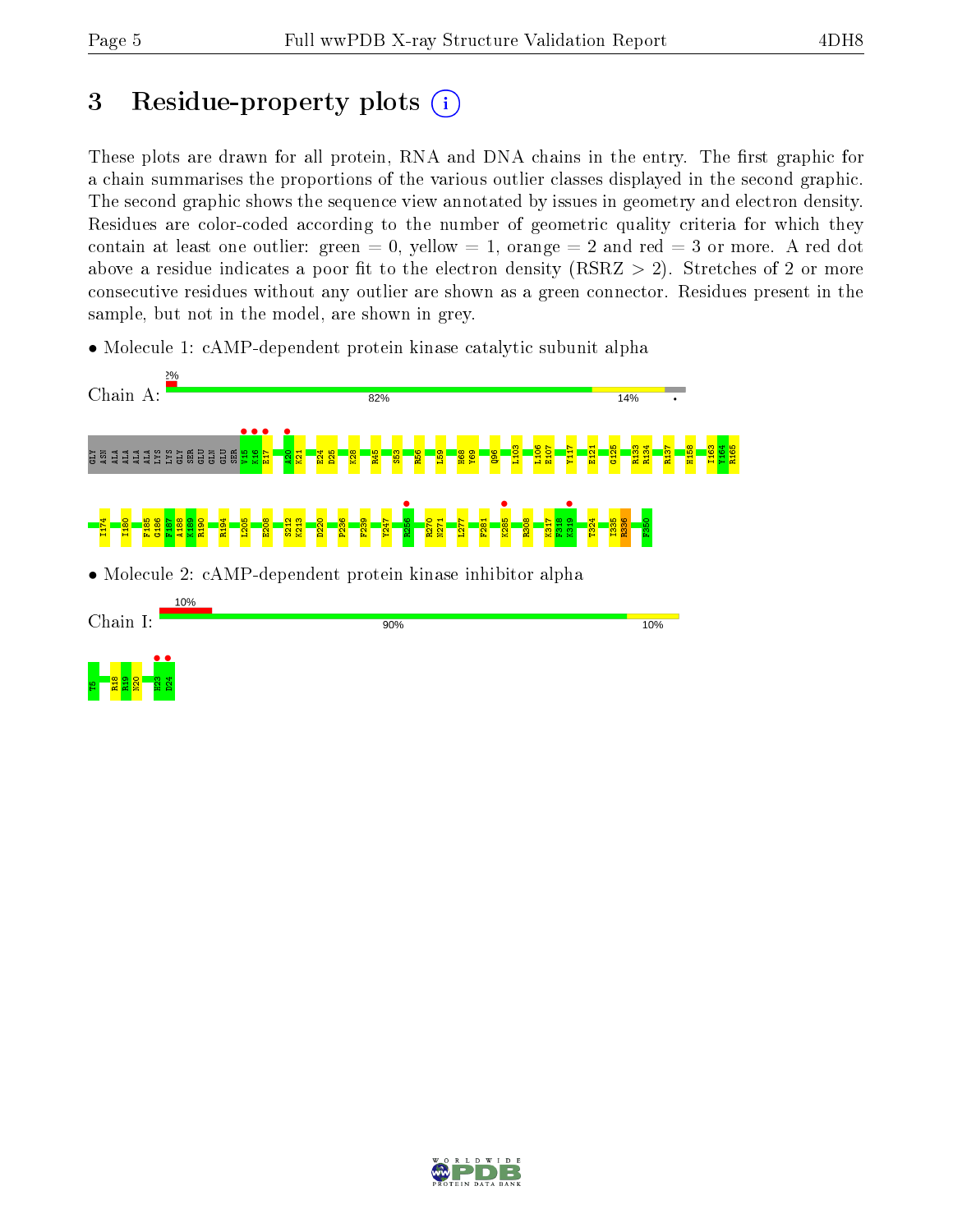## 4 Data and refinement statistics  $(i)$

| Property                                                             | Value                                            | Source     |
|----------------------------------------------------------------------|--------------------------------------------------|------------|
| Space group                                                          | P 21 21 21                                       | Depositor  |
| Cell constants                                                       | $80.03\text{\AA}$<br>$59.21\text{\AA}$<br>99.20Å | Depositor  |
| a, b, c, $\alpha$ , $\beta$ , $\gamma$                               | $90.00^{\circ}$ $90.00^{\circ}$<br>$90.00^\circ$ |            |
| Resolution $(A)$                                                     | 20.00<br>2.30<br>$\frac{1}{2}$                   | Depositor  |
|                                                                      | $19.86 - 2.30$                                   | <b>EDS</b> |
| % Data completeness                                                  | (Not available) $(20.00-2.30)$                   | Depositor  |
| (in resolution range)                                                | $93.0(19.86-2.30)$                               | <b>EDS</b> |
| $R_{merge}$                                                          | (Not available)                                  | Depositor  |
| $\mathbf{R}_{sym}$                                                   | (Not available)                                  | Depositor  |
| $\sqrt{I/\sigma}(I) > 1$                                             | 3.68 (at $2.30\text{\AA}$ )                      | Xtriage    |
| Refinement program                                                   | <b>CNS</b>                                       | Depositor  |
| $R, R_{free}$                                                        | $\overline{0.155}$ ,<br>0.188                    | Depositor  |
|                                                                      | 0.156<br>0.187                                   | DCC        |
| $R_{free}$ test set                                                  | 1028 reflections $(4.96\%)$                      | wwPDB-VP   |
| Wilson B-factor $(A^2)$                                              | 28.9                                             | Xtriage    |
| Anisotropy                                                           | 0.166                                            | Xtriage    |
| Bulk solvent $k_{sol}(e/\mathring{A}^3)$ , $B_{sol}(\mathring{A}^2)$ | 0.30, 44.4                                       | <b>EDS</b> |
| L-test for twinning <sup>2</sup>                                     | $< L >$ = 0.48, $< L^2 >$ = 0.32                 | Xtriage    |
| Estimated twinning fraction                                          | No twinning to report.                           | Xtriage    |
| $F_o, F_c$ correlation                                               | 0.96                                             | <b>EDS</b> |
| Total number of atoms                                                | 3195                                             | wwPDB-VP   |
| Average B, all atoms $(A^2)$                                         | 31.0                                             | wwPDB-VP   |

Xtriage's analysis on translational NCS is as follows: The largest off-origin peak in the Patterson function is  $6.56\%$  of the height of the origin peak. No significant pseudotranslation is detected.

<sup>&</sup>lt;sup>2</sup>Theoretical values of  $\langle |L| \rangle$ ,  $\langle L^2 \rangle$  for acentric reflections are 0.5, 0.333 respectively for untwinned datasets, and 0.375, 0.2 for perfectly twinned datasets.



<span id="page-5-1"></span><span id="page-5-0"></span><sup>1</sup> Intensities estimated from amplitudes.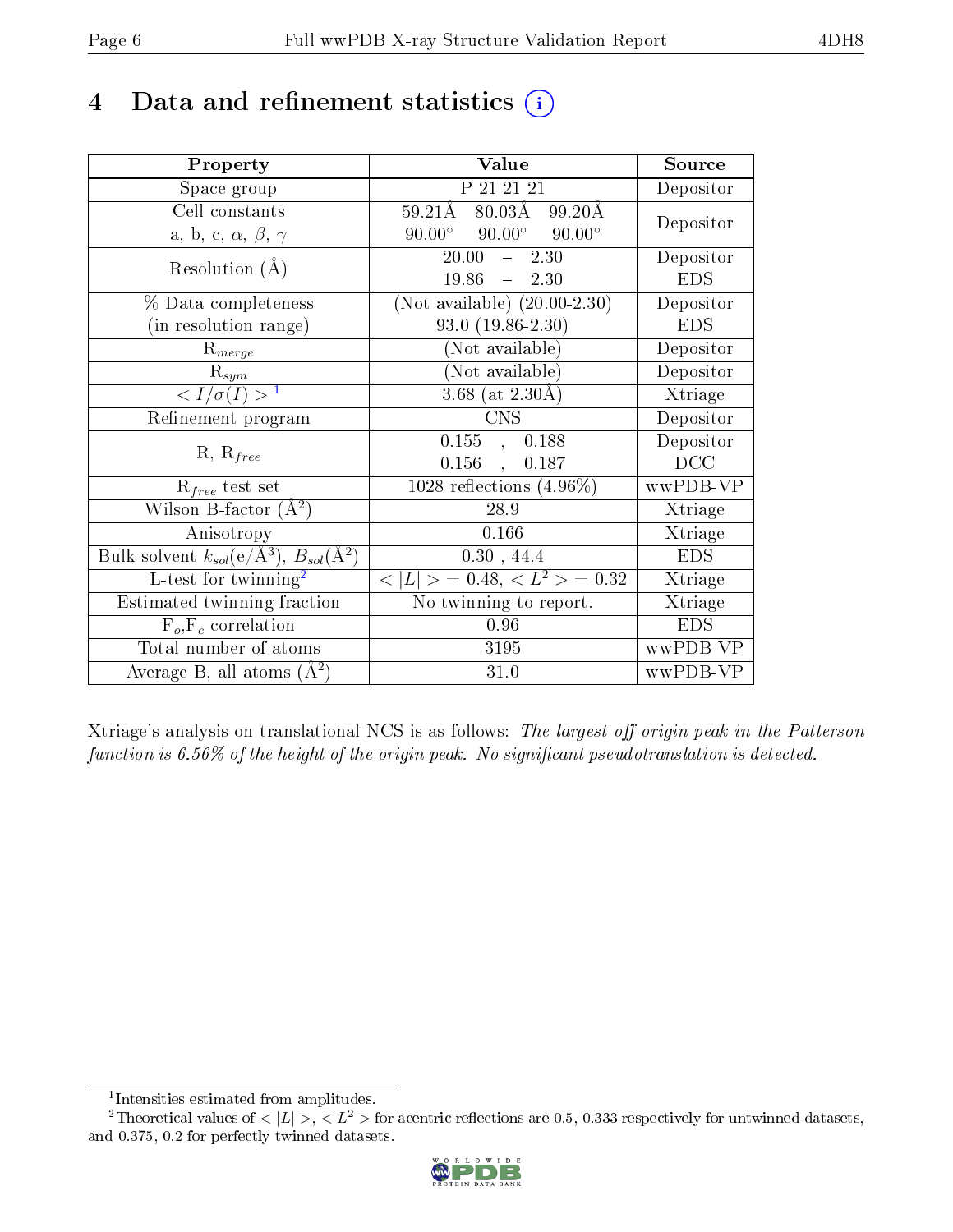# 5 Model quality  $(i)$

### 5.1 Standard geometry  $(i)$

Bond lengths and bond angles in the following residue types are not validated in this section: TPO, MG, ANP, SEP

The Z score for a bond length (or angle) is the number of standard deviations the observed value is removed from the expected value. A bond length (or angle) with  $|Z| > 5$  is considered an outlier worth inspection. RMSZ is the root-mean-square of all Z scores of the bond lengths (or angles).

|    | Chain<br>Mol |             | Bond lengths | Bond angles |             |  |
|----|--------------|-------------|--------------|-------------|-------------|--|
|    |              | <b>RMSZ</b> | $\# Z  > 5$  | RMSZ        | # $ Z  > 5$ |  |
|    |              | 0.29        | 0/2818       | 0.55        | 0/3793      |  |
| 2  |              | 0.34        | 0/159        | 0.56        | 0/212       |  |
| AΠ | ΑH           | 0.29        | /2977        | 0.55        | 4005        |  |

Chiral center outliers are detected by calculating the chiral volume of a chiral center and verifying if the center is modelled as a planar moiety or with the opposite hand.A planarity outlier is detected by checking planarity of atoms in a peptide group, atoms in a mainchain group or atoms of a sidechain that are expected to be planar.

|  | Mol   Chain   $\#\text{Chirality outliers}$   $\#\text{Planarity outliers}$ |
|--|-----------------------------------------------------------------------------|
|  |                                                                             |
|  |                                                                             |
|  |                                                                             |

There are no bond length outliers.

There are no bond angle outliers.

There are no chirality outliers.

All (11) planarity outliers are listed below:

| $\operatorname{Mol}$ | Chain | $\operatorname{Res}% \left( \mathcal{N}\right) \equiv\operatorname{Res}(\mathcal{N}_{0})\cap\mathcal{N}_{1}$ | Type       | Group     |
|----------------------|-------|--------------------------------------------------------------------------------------------------------------|------------|-----------|
| 1                    | A     | 133                                                                                                          | $\rm{ARG}$ | Sidechain |
| 1                    | A     | 134                                                                                                          | $\rm{ARG}$ | Sidechain |
| 1                    | A     | 137                                                                                                          | $\rm{ARG}$ | Sidechain |
| 1                    | A     | 190                                                                                                          | $\rm{ARG}$ | Sidechain |
| 1                    | A     | 194                                                                                                          | $\rm{ARG}$ | Sidechain |
| 1                    | A     | 270                                                                                                          | $\rm{ARG}$ | Sidechain |
| 1                    | A     | 308                                                                                                          | $\rm{ARG}$ | Sidechain |
| 1                    | A     | 336                                                                                                          | $\rm{ARG}$ | Sidechain |
| 1                    | А     | 45                                                                                                           | $\rm{ARG}$ | Sidechain |

Continued on next page...

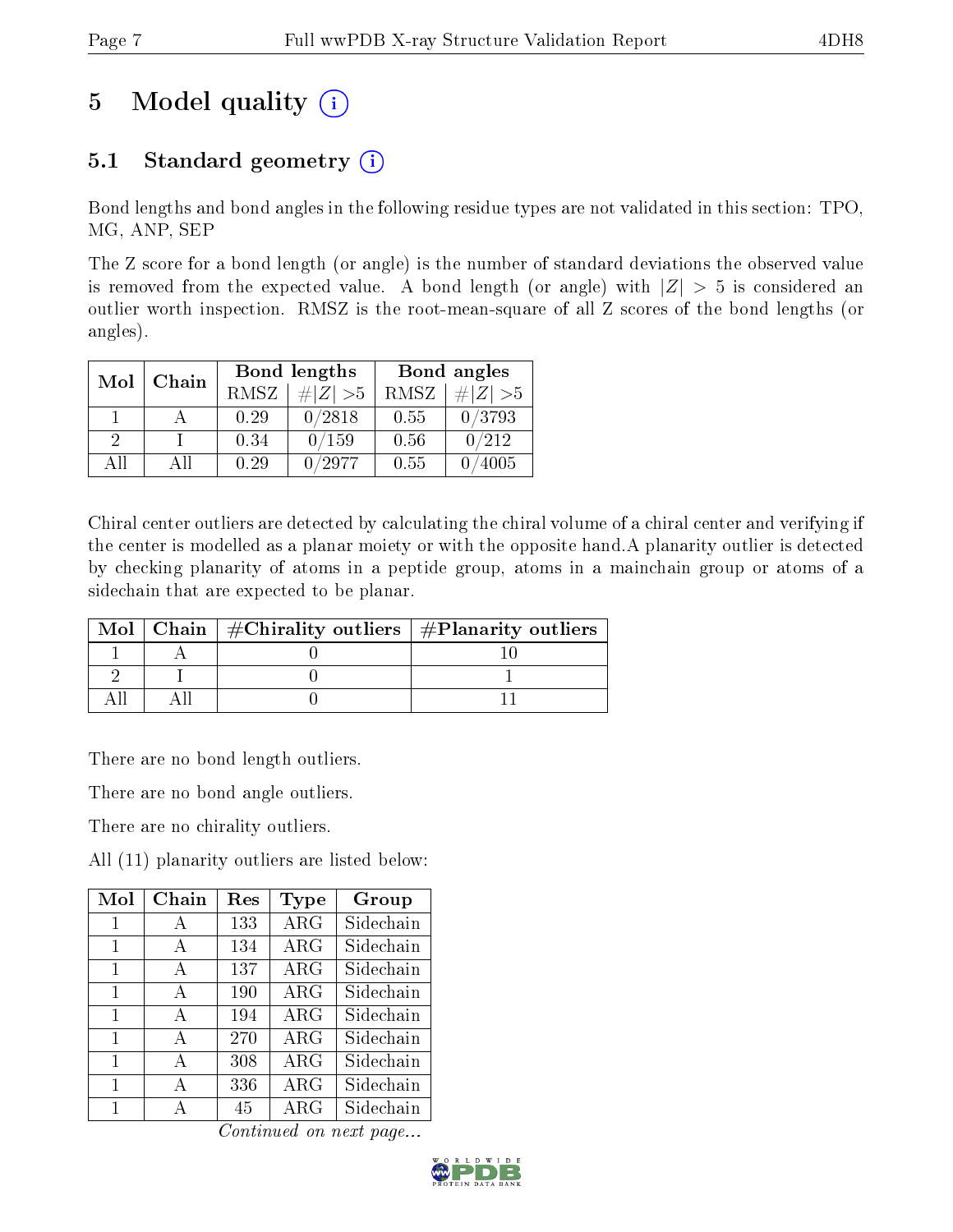Continued from previous page...

| Mol | Chain | ${\rm Res}$ | Type       | Group     |
|-----|-------|-------------|------------|-----------|
|     |       | 56          | $\rm{ARG}$ | Sidechain |
|     |       | 18          | ARG        | Sidechain |

### 5.2 Too-close contacts  $(i)$

In the following table, the Non-H and H(model) columns list the number of non-hydrogen atoms and hydrogen atoms in the chain respectively. The H(added) column lists the number of hydrogen atoms added and optimized by MolProbity. The Clashes column lists the number of clashes within the asymmetric unit, whereas Symm-Clashes lists symmetry related clashes.

|  |      | Mol   Chain   Non-H   H(model)   H(added) |      |    | $Clashes$   Symm-Clashes |
|--|------|-------------------------------------------|------|----|--------------------------|
|  | 2781 |                                           | 2762 | 27 |                          |
|  | 157  |                                           | 146  |    |                          |
|  |      |                                           |      |    |                          |
|  | 31   |                                           | 13   |    |                          |
|  | 201  |                                           |      |    |                          |
|  | 23   |                                           |      |    |                          |
|  | 3195 |                                           | 2921 | 27 |                          |

The all-atom clashscore is defined as the number of clashes found per 1000 atoms (including hydrogen atoms). The all-atom clashscore for this structure is 5.

All (27) close contacts within the same asymmetric unit are listed below, sorted by their clash magnitude.

| $\boldsymbol{\mathrm{Atom}\text{-}1}$ | $\boldsymbol{\mathrm{Atom}\text{-}2}$ | Interatomic    | Clash         |
|---------------------------------------|---------------------------------------|----------------|---------------|
|                                       |                                       | distance $(A)$ | overlap $(A)$ |
| 1: A:25:ASP:HB3                       | 5:A:1008:HOH:O                        | 1.97           | 0.64          |
| 1: A:125: GLY:HA3                     | 1:A:174:ILE:O                         | 2.05           | 0.56          |
| 1: A:17: GLU: H                       | 1:A:17:GLU:CD                         | 2.09           | 0.56          |
| 1:A:158:HIS:HE1                       | 1:A:220:ASP:OD2                       | 1.90           | 0.54          |
| 1: A:271: ASN:HB3                     | 1:A:281:PHE:CD1                       | 2.43           | 0.54          |
| 1: A: 117: TYR: OH                    | 1: A: 335: ILE: HD11                  | 2.08           | 0.54          |
| 1: A: 163: ILE: HG22                  | 1: A: 165: ARG: HG3                   | 1.90           | 0.53          |
| 1: A:96: GLN:HB3                      | 1:A:106:LEU:HD23                      | 1.93           | 0.51          |
| 1: A: 103: LEU: HD22                  | 1: A:185:PHE:HZ                       | 1.76           | 0.51          |
| 1: A:186: GLY:HA3                     | 5:A:1001:HOH:O                        | 2.11           | 0.50          |
| 1: A:53: SER:OG                       | 2:1:20:ASN:HB3                        | 2.11           | 0.49          |
| 1:A:236:PRO:HB2                       | 5:A:1013:HOH:O                        | 2.14           | 0.45          |
| 1: A:69:TYR:CE1                       | 1:A:107:GLU:HG3                       | 2.51           | 0.45          |
| 1:A:239:PHE:HB2                       | 5:A:1152:HOH:O                        | 2.17           | 0.45          |
| 1: A: 163: ILE: O                     | 1:A:188:ALA:HA                        | 2.17           | 0.43          |

Continued on next page...

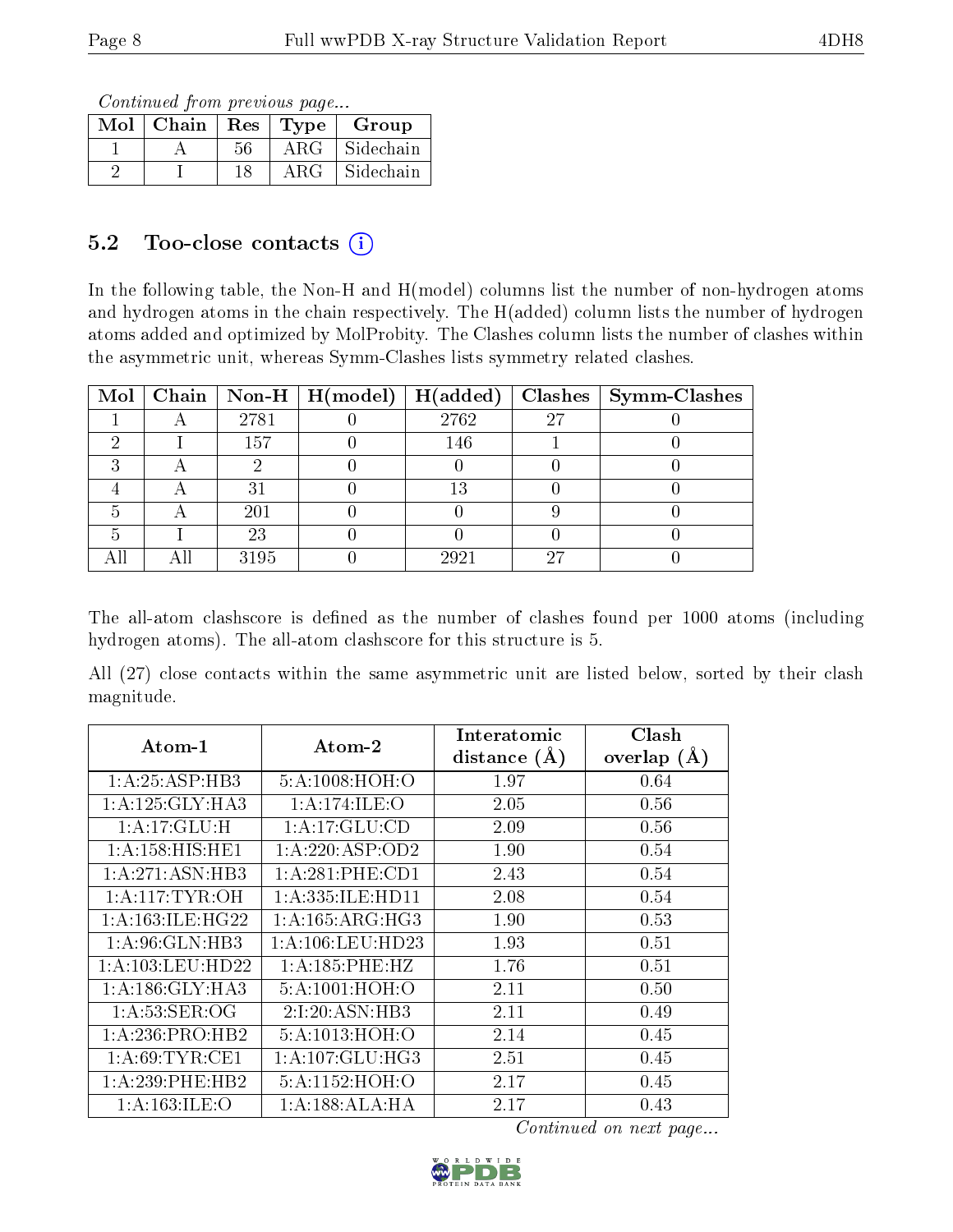| Atom-1              | Atom-2             | Interatomic    | Clash         |
|---------------------|--------------------|----------------|---------------|
|                     |                    | distance $(A)$ | overlap $(A)$ |
| 1:A:205:LEU:HD12    | 1: A:247:TYR:CE1   | 2.54           | 0.43          |
| 1:A:174:ILE:HD13    | 1:A:180:ILE:HD13   | 2.00           | 0.43          |
| 1: A:236: PRO:HG2   | 1:A:239:PHE:HB3    | 2.00           | 0.43          |
| 1: A:68: HIS: HE1   | 5:A:1093:HOH:O     | 2.00           | 0.43          |
| 1:A:59:LEU:HD22     | 1: A:324:THR:CG2   | 2.49           | 0.42          |
| 1: A:208: GLU:OE1   | 1:A:277:LEU:HD21   | 2.20           | 0.41          |
| 1: A:285:LYS:HE2    | 5:A:1137:HOH:O     | 2.20           | 0.41          |
| 1: A:24: GLU:O      | 1: A:28: LYS:HG3   | 2.20           | 0.41          |
| 1: A: 336: ARG: NH2 | 5:A:1164:HOH:O     | 2.54           | 0.41          |
| 1: A:121: GLU:HG3   | 5:A:1136:HOH:O     | 2.20           | 0.40          |
| 1:A:212:SER:HA      | 5:A:1109:HOH:O     | 2.21           | 0.40          |
| 1:A:213:LYS:HB3     | 1: A:213: LYS: HE2 | 1.89           | 0.40          |

Continued from previous page...

There are no symmetry-related clashes.

#### 5.3 Torsion angles  $(i)$

#### 5.3.1 Protein backbone  $(i)$

In the following table, the Percentiles column shows the percent Ramachandran outliers of the chain as a percentile score with respect to all X-ray entries followed by that with respect to entries of similar resolution.

The Analysed column shows the number of residues for which the backbone conformation was analysed, and the total number of residues.

| Mol | Chain | Analysed                      | Favoured   Allowed   Outliers |           | $\mid$ Percentiles $\mid$                            |
|-----|-------|-------------------------------|-------------------------------|-----------|------------------------------------------------------|
|     |       | $331/350$ (95\%)   319 (96\%) |                               | 12(4%)    | $\blacksquare$ 100 $\blacksquare$ 100 $\blacksquare$ |
|     |       | $18/20(90\%)$                 | $17(94\%)$                    | $1(6\%)$  | $\vert$ 100 $\vert$ 100 $\vert$ 1                    |
| All | All   | $349/370(94\%)$ 336 (96\%)    |                               | 13 $(4%)$ | $\vert$ 100 $\vert$ 100 $\vert$                      |

There are no Ramachandran outliers to report.

#### 5.3.2 Protein sidechains  $(i)$

In the following table, the Percentiles column shows the percent sidechain outliers of the chain as a percentile score with respect to all X-ray entries followed by that with respect to entries of similar resolution.

The Analysed column shows the number of residues for which the sidechain conformation was

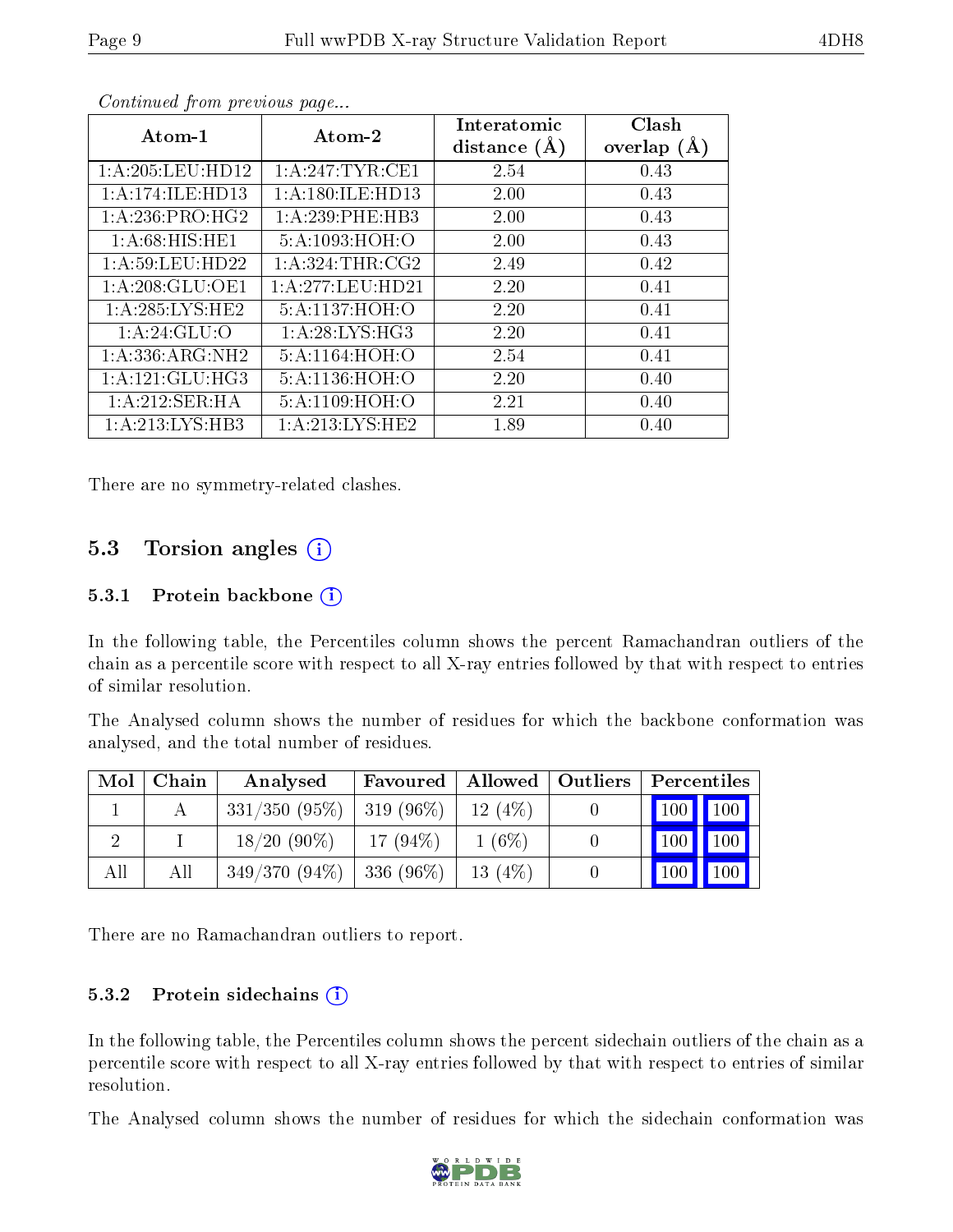| Mol | Chain | Analysed        | Rotameric    | $\blacksquare$ Outliers | Percentiles |    |  |
|-----|-------|-----------------|--------------|-------------------------|-------------|----|--|
|     |       | 294/302(97%)    | 292 $(99\%)$ | $2(1\%)$                | 84          | 92 |  |
|     |       | $15/15$ (100\%) | $15(100\%)$  |                         |             |    |  |
| All | Аll   | $309/317(98\%)$ | $307(99\%)$  | 2(1%)                   |             | 94 |  |

analysed, and the total number of residues.

All (2) residues with a non-rotameric sidechain are listed below:

| Mol | Chain | Res | Type |
|-----|-------|-----|------|
|     |       |     |      |
|     |       | ソイツ |      |

Some sidechains can be flipped to improve hydrogen bonding and reduce clashes. All (6) such sidechains are listed below:

| Mol | Chain | Res | <b>Type</b>      |
|-----|-------|-----|------------------|
|     |       | 36  | $\overline{ASN}$ |
|     |       | 99  | <b>ASN</b>       |
|     |       | 113 | <b>ASN</b>       |
|     |       | 158 | <b>HIS</b>       |
|     |       | 307 | <b>GLN</b>       |
|     |       | 20  | <b>ASN</b>       |

#### $5.3.3$  RNA  $(i)$

There are no RNA molecules in this entry.

### 5.4 Non-standard residues in protein, DNA, RNA chains (i)

3 non-standard protein/DNA/RNA residues are modelled in this entry.

In the following table, the Counts columns list the number of bonds (or angles) for which Mogul statistics could be retrieved, the number of bonds (or angles) that are observed in the model and the number of bonds (or angles) that are dened in the Chemical Component Dictionary. The Link column lists molecule types, if any, to which the group is linked. The Z score for a bond length (or angle) is the number of standard deviations the observed value is removed from the expected value. A bond length (or angle) with  $|Z| > 2$  is considered an outlier worth inspection. RMSZ is the root-mean-square of all Z scores of the bond lengths (or angles).

| Mol |              |  |     |  |                 |             |        |           |                 |        |  |  |  |  |  |  |  |  | $\mathbf{Res}$ |  | $\mathbf{Link}$ |  | Bond lengths |  |  | Bond angles |  |
|-----|--------------|--|-----|--|-----------------|-------------|--------|-----------|-----------------|--------|--|--|--|--|--|--|--|--|----------------|--|-----------------|--|--------------|--|--|-------------|--|
|     | Type   Chain |  |     |  | Counts   $RMSZ$ | $\# Z  > 2$ | Counts |           | RMSZ $ #Z  > 2$ |        |  |  |  |  |  |  |  |  |                |  |                 |  |              |  |  |             |  |
|     | <b>SEP</b>   |  | 338 |  | 8,9,10          |             |        | 8, 12, 14 | 2.23            | 2(25%) |  |  |  |  |  |  |  |  |                |  |                 |  |              |  |  |             |  |

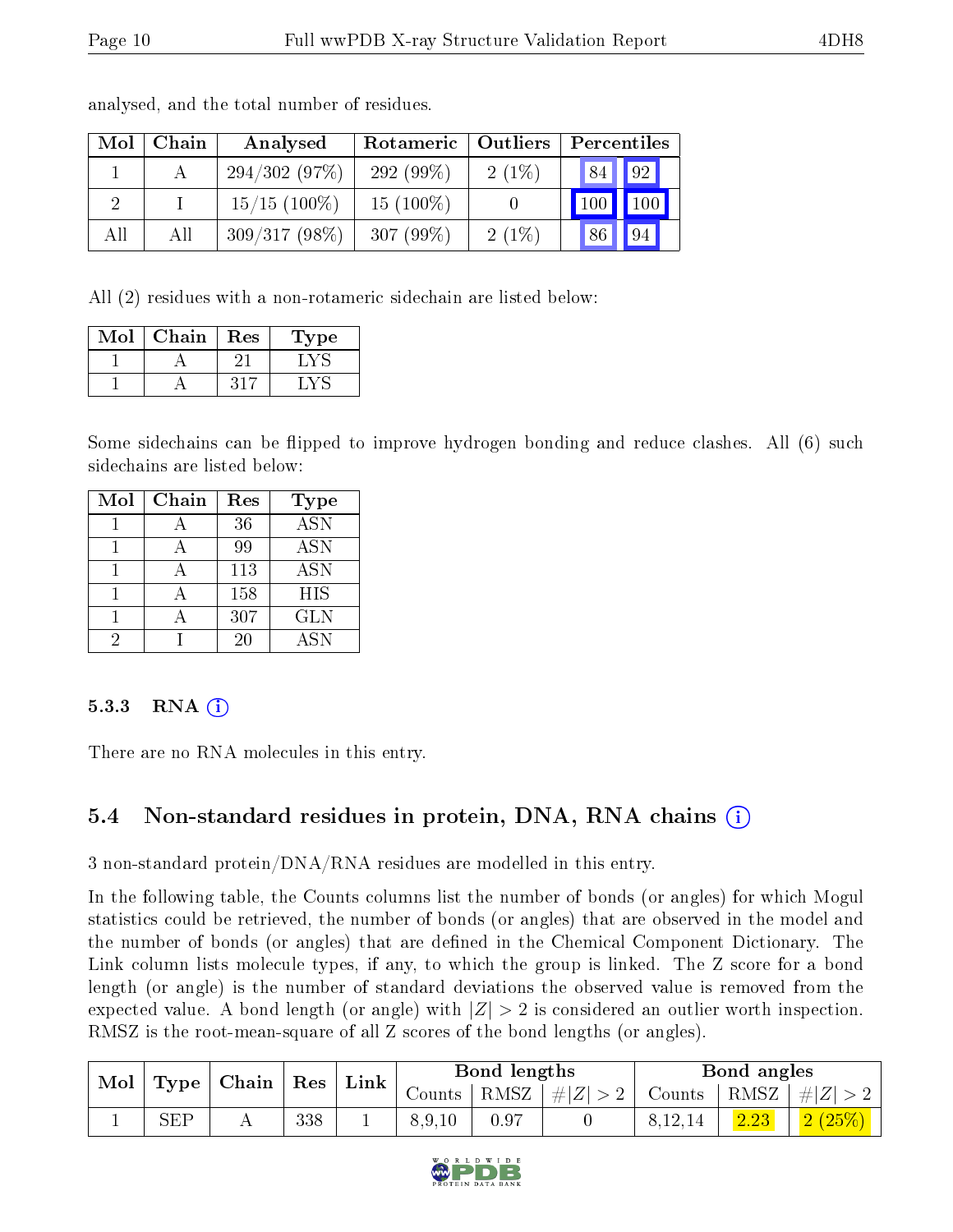| Mol |                |       |     |  |         |      | $\operatorname{Res}$ |            |      |          |  | Link |  | Bond lengths |  |  | Bond angles |  |  |
|-----|----------------|-------|-----|--|---------|------|----------------------|------------|------|----------|--|------|--|--------------|--|--|-------------|--|--|
|     | $\,$ Type $\,$ | Chain |     |  | Counts- | RMSZ | $\# Z  > 2$          | Counts     | RMSZ | Z        |  |      |  |              |  |  |             |  |  |
|     | <b>SEP</b>     |       | 139 |  | 8,9,10  | 1.09 |                      | 8.12.14    | 1.83 | 2(25%)   |  |      |  |              |  |  |             |  |  |
|     | TPC            |       | 197 |  | 8,10,11 | 0.86 |                      | 10, 14, 16 | 1.79 | $10\%$ ) |  |      |  |              |  |  |             |  |  |

In the following table, the Chirals column lists the number of chiral outliers, the number of chiral centers analysed, the number of these observed in the model and the number defined in the Chemical Component Dictionary. Similar counts are reported in the Torsion and Rings columns. '-' means no outliers of that kind were identified.

| Mol |         | $\top$ Type   Chain |     | $\mid$ Res $\mid$ Link $\mid$ Chirals $\mid$ | Dorsions        | Rings |
|-----|---------|---------------------|-----|----------------------------------------------|-----------------|-------|
|     | SEP     |                     | 338 |                                              | 4/5/8/10        |       |
|     | SEP     |                     | 139 |                                              | 0/5/8/10        |       |
|     | - 1'PO- |                     | 197 |                                              | /9 <sub>1</sub> |       |

There are no bond length outliers.

All (5) bond angle outliers are listed below:

| Mol | Chain | $\operatorname{Res}% \left( \mathcal{N}\right) \equiv\operatorname{Res}(\mathcal{N}_{0})\cap\mathcal{N}_{1}$ | Type       | Atoms       |         | Observed $(^\circ)$ | $Ideal(^o)$ |
|-----|-------|--------------------------------------------------------------------------------------------------------------|------------|-------------|---------|---------------------|-------------|
|     |       | 197                                                                                                          | <b>TPO</b> | P-OG1-CB    | $-5.29$ | 107.22              | 123.21      |
|     |       | 338                                                                                                          | <b>SEP</b> | $OG$ -CB-CA | 4.93    | 112.94              | 108.14      |
|     |       | 139                                                                                                          | SEP        | P-OG-CB     | $-3.78$ | 107.89              | 118.30      |
|     |       | 338                                                                                                          | SEP        | P-OG-CB     | $-3.30$ | 109.20              | 118.30      |
|     |       | 139                                                                                                          | SEP        | $OG-CB-CA$  | 2.93    | 111.00              | 108.14      |

There are no chirality outliers.

All (5) torsion outliers are listed below:

| Mol | Chain | Res | <b>Type</b> | Atoms         |
|-----|-------|-----|-------------|---------------|
|     |       | 338 | <b>SEP</b>  | $CA-CB-OG-P$  |
|     |       | 338 | <b>SEP</b>  | $CB-OG-P-O2P$ |
|     |       | 338 | <b>SEP</b>  | $CB-OG-P-O3P$ |
|     |       | 338 | <b>SEP</b>  | $N$ -CA-CB-OG |
|     |       | 197 | <b>TPO</b>  | $O-C-CA-CB$   |

There are no ring outliers.

No monomer is involved in short contacts.

### 5.5 Carbohydrates  $(i)$

There are no carbohydrates in this entry.

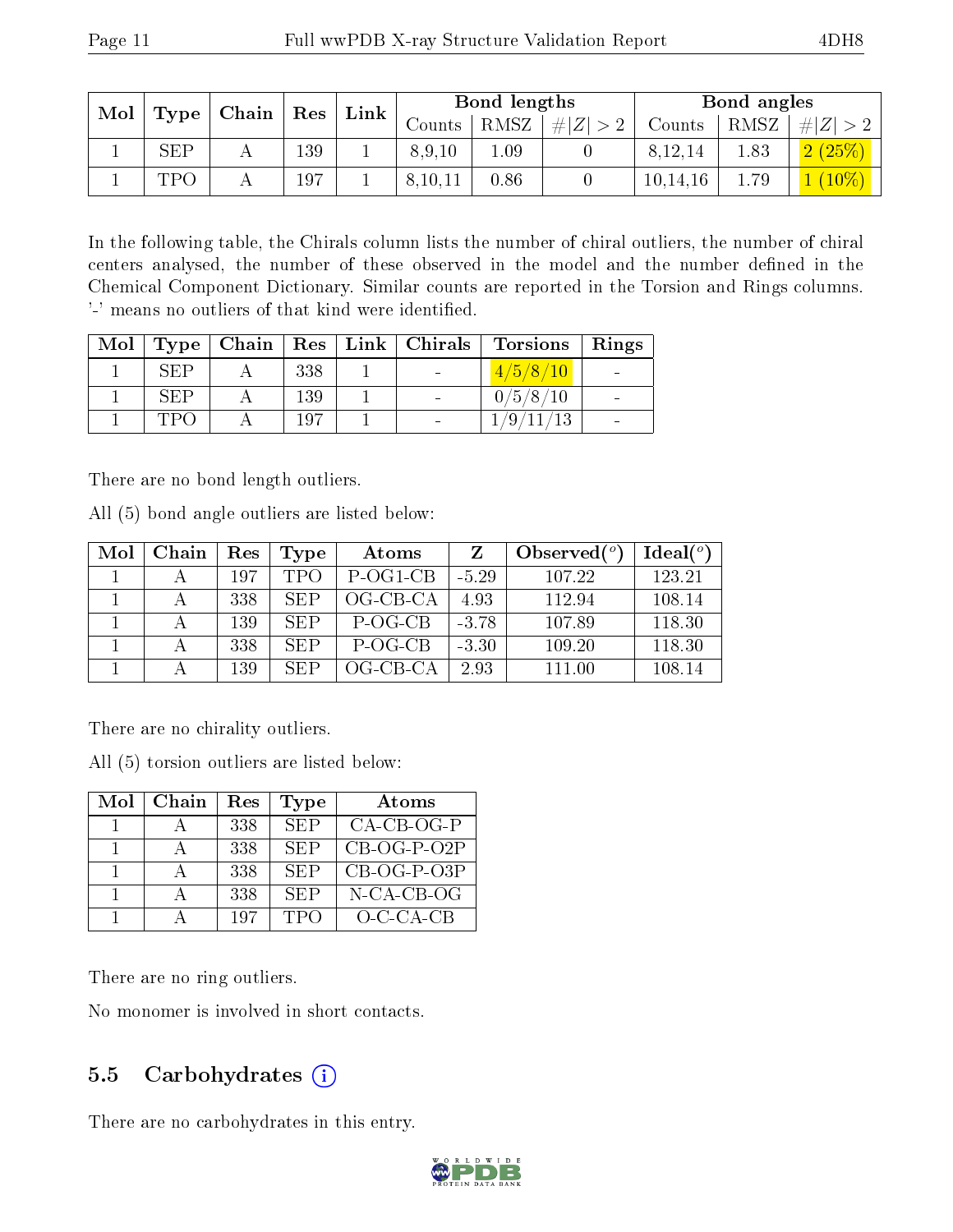### 5.6 Ligand geometry (i)

Of 3 ligands modelled in this entry, 2 are monoatomic - leaving 1 for Mogul analysis.

In the following table, the Counts columns list the number of bonds (or angles) for which Mogul statistics could be retrieved, the number of bonds (or angles) that are observed in the model and the number of bonds (or angles) that are dened in the Chemical Component Dictionary. The Link column lists molecule types, if any, to which the group is linked. The Z score for a bond length (or angle) is the number of standard deviations the observed value is removed from the expected value. A bond length (or angle) with  $|Z| > 2$  is considered an outlier worth inspection. RMSZ is the root-mean-square of all Z scores of the bond lengths (or angles).

| Mol |     | $\vert$ Type $\vert$ Chain $\vert$ | $\vert$ Res $\vert$ | $^+$ Link | Bond lengths                 |      |                                              | Bond angles |      |         |
|-----|-----|------------------------------------|---------------------|-----------|------------------------------|------|----------------------------------------------|-------------|------|---------|
|     |     |                                    |                     |           | $\sqrt{\rm \textit{counts}}$ | RMSZ | $\#Z >2^{-1}$                                | Counts      | RMSZ | $\# Z $ |
|     | ANP |                                    | 403                 |           | 29, 33, 33                   | 2.00 | $\left  \frac{10}{34\%} \right $   31,52,52, |             | 1.70 | 7(22%)  |

In the following table, the Chirals column lists the number of chiral outliers, the number of chiral centers analysed, the number of these observed in the model and the number defined in the Chemical Component Dictionary. Similar counts are reported in the Torsion and Rings columns. '-' means no outliers of that kind were identified.

|     |     | $\perp$ Mol $\mid$ Type $\mid$ Chain $\mid$ Res $\mid$ Link $\mid$ Chirals $\mid$ | Torsions                       | $\mathbf{Rings}$ |
|-----|-----|-----------------------------------------------------------------------------------|--------------------------------|------------------|
| ANP | 403 |                                                                                   | $\frac{3}{14/38/38}$   0/3/3/3 |                  |

All (10) bond length outliers are listed below:

| Mol | Chain | Res | <b>Type</b> | Atoms               | Z       | Observed $(A)$ | Ideal(A) |
|-----|-------|-----|-------------|---------------------|---------|----------------|----------|
| 4   | А     | 403 | ANP         | PG-N3B              | 4.17    | 1.74           | 1.63     |
| 4   | А     | 403 | <b>ANP</b>  | PG-O1G              | 3.74    | 1.52           | 1.46     |
| 4   | А     | 403 | <b>ANP</b>  | PG-O3G              | $-3.61$ | 1.47           | 1.56     |
| 4   | А     | 403 | ANP         | PB-N3B              | 3.58    | 1.72           | 1.63     |
| 4   | А     | 403 | <b>ANP</b>  | PB-O3A              | 3.58    | 1.63           | 1.59     |
| 4   | А     | 403 | <b>ANP</b>  | $C5-C4$             | 2.84    | 1.48           | 1.40     |
| 4   | А     | 403 | <b>ANP</b>  | PB-O <sub>2</sub> B | $-2.50$ | 1.50           | 1.56     |
| 4   | А     | 403 | <b>ANP</b>  | $C2-N3$             | 2.47    | 1.36           | 1.32     |
| 4   | А     | 403 | ANP         | PA-O <sub>2</sub> A | $-2.30$ | 1.44           | 1.55     |
| 4   | А     | 403 | <b>ANP</b>  | PG-O <sub>2G</sub>  | $-2.14$ | 1.51           | 1.56     |

All (7) bond angle outliers are listed below:

| Mol | Chain | $\operatorname{Res}$ | Type        | Atoms        |         | Observed $(°)$ | $\text{Ideal}({}^o)$ |
|-----|-------|----------------------|-------------|--------------|---------|----------------|----------------------|
|     |       | 403                  | A N P       | PA-03A-PB    | $-5.21$ | 114.25         | 132.62               |
|     |       | 403                  | A NP        | N3-C2-N1     | $-4.29$ | 121.97         | 128.68               |
|     |       | 403                  | $\Delta$ NP | $O2G-PG-O1G$ | $-2.25$ | 107.79         | 113.45               |

Continued on next page...

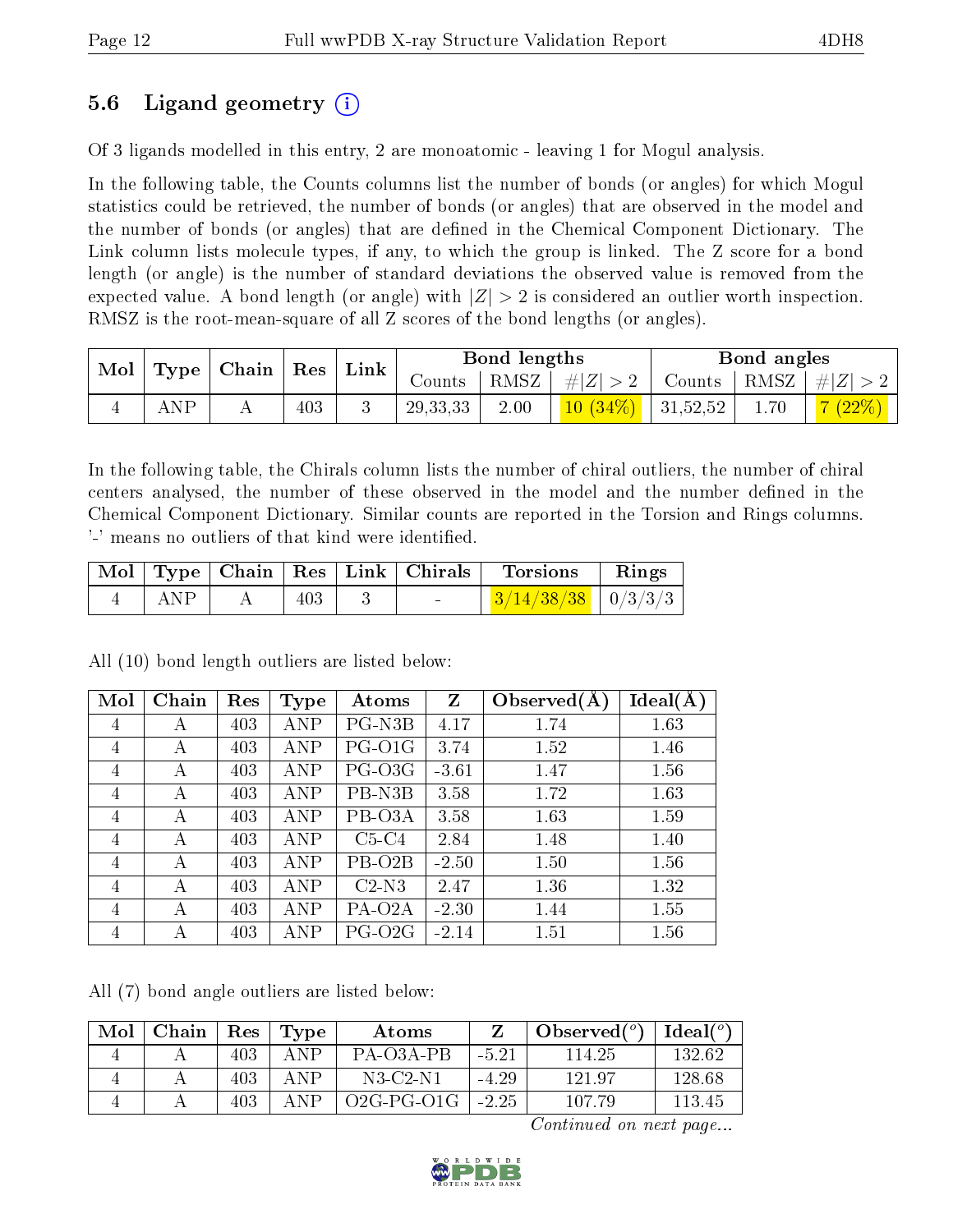| Mol | Chain | Res  | 'Type | Atoms                 |         | Observed $(°)$ | Ideal(°) |
|-----|-------|------|-------|-----------------------|---------|----------------|----------|
|     |       | 403  | A N P | $C1'$ -N9-C4          | $-2.21$ | 122.75         | 126.64   |
|     |       | 403. | A N P | $C3'$ - $C2'$ - $C1'$ | 2.15    | 104.21         | 100.98   |
|     |       | 403  | ΔNP   | $O3G$ -PG- $O1G$      | $-2.08$ | 108.23         | 113.45   |
|     |       | 403  | ΔNΡ   | $C2-N1-C6$            | 2.04    | 122.24         | 118.75   |

Continued from previous page...

There are no chirality outliers.

All (3) torsion outliers are listed below:

| $Mol$   Chain   Res |     | Type  | Atoms         |
|---------------------|-----|-------|---------------|
|                     | 403 | A NP  | PB-N3B-PG-O1G |
|                     | 403 | A N P | PG-N3B-PB-O1B |
|                     | 403 | A N P | PG-N3B-PB-O3A |

There are no ring outliers.

No monomer is involved in short contacts.

The following is a two-dimensional graphical depiction of Mogul quality analysis of bond lengths, bond angles, torsion angles, and ring geometry for all instances of the Ligand of Interest. In addition, ligands with molecular weight > 250 and outliers as shown on the validation Tables will also be included. For torsion angles, if less then 5% of the Mogul distribution of torsion angles is within 10 degrees of the torsion angle in question, then that torsion angle is considered an outlier. Any bond that is central to one or more torsion angles identified as an outlier by Mogul will be highlighted in the graph. For rings, the root-mean-square deviation (RMSD) between the ring in question and similar rings identified by Mogul is calculated over all ring torsion angles. If the average RMSD is greater than 60 degrees and the minimal RMSD between the ring in question and any Mogul-identified rings is also greater than 60 degrees, then that ring is considered an outlier. The outliers are highlighted in purple. The color gray indicates Mogul did not find sufficient equivalents in the CSD to analyse the geometry.

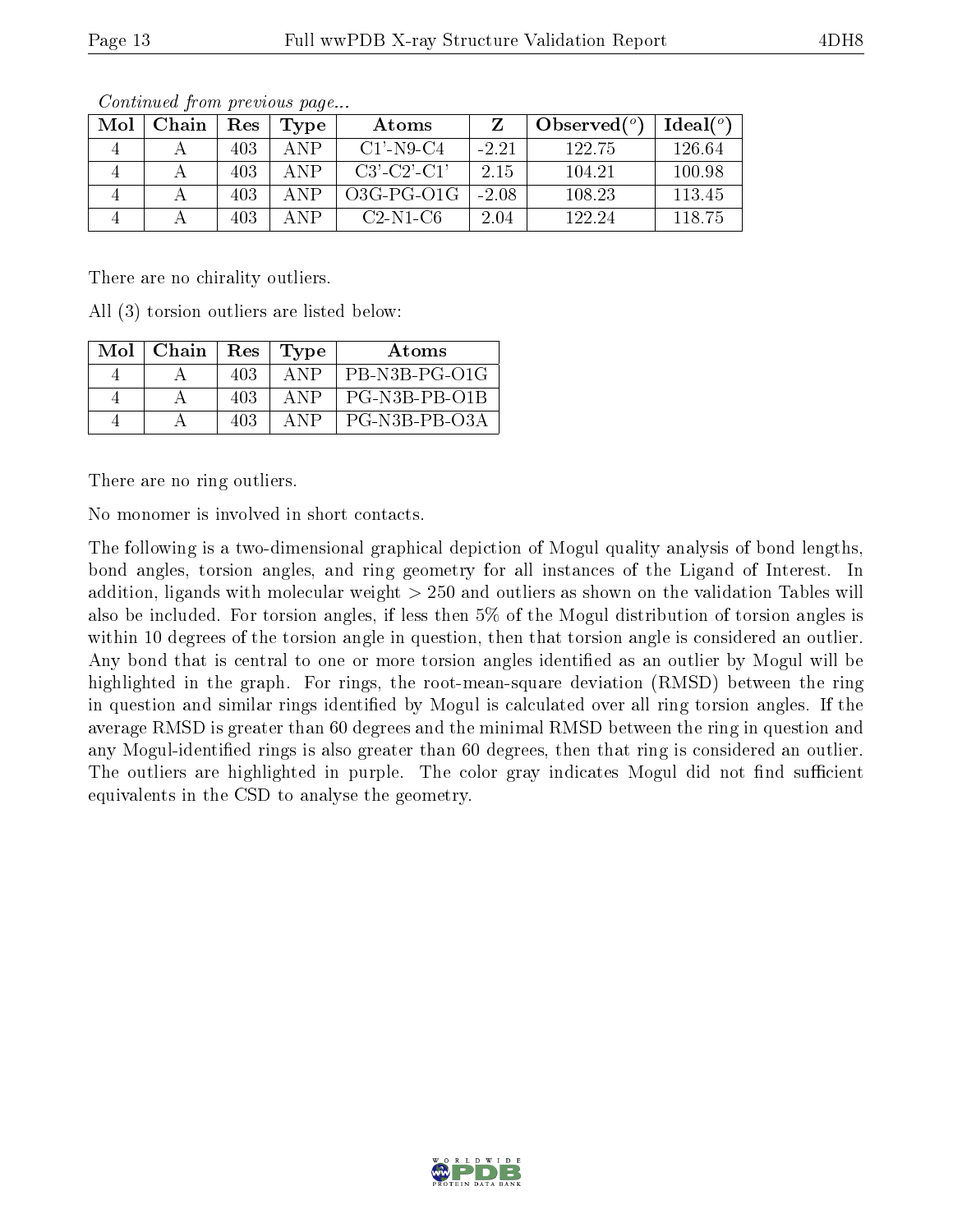

### 5.7 [O](https://www.wwpdb.org/validation/2017/XrayValidationReportHelp#nonstandard_residues_and_ligands)ther polymers (i)

There are no such residues in this entry.

### 5.8 Polymer linkage issues (i)

There are no chain breaks in this entry.

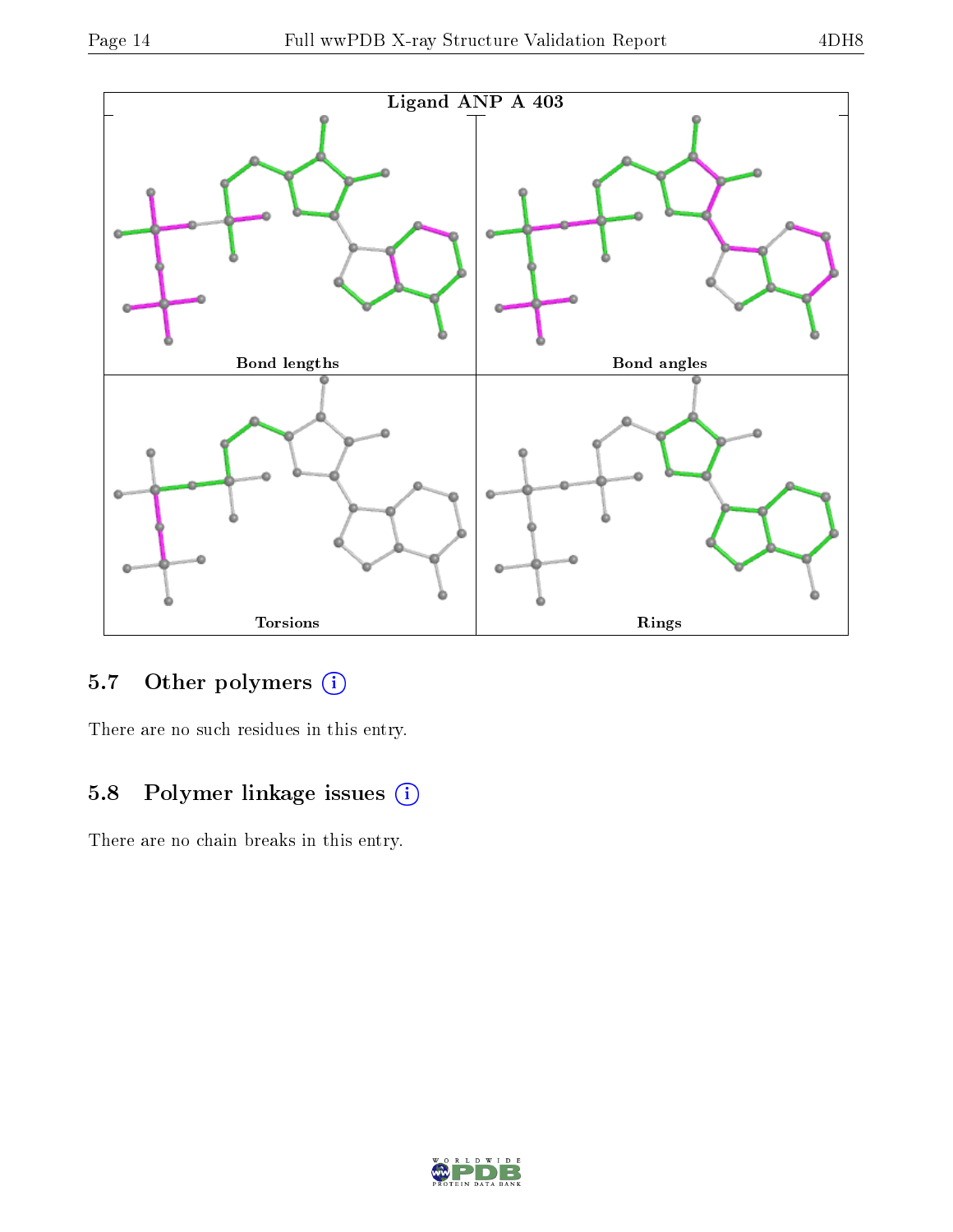## 6 Fit of model and data  $\left( \cdot \right)$

### 6.1 Protein, DNA and RNA chains (i)

In the following table, the column labelled  $#RSRZ>2'$  contains the number (and percentage) of RSRZ outliers, followed by percent RSRZ outliers for the chain as percentile scores relative to all X-ray entries and entries of similar resolution. The OWAB column contains the minimum, median,  $95<sup>th</sup>$  percentile and maximum values of the occupancy-weighted average B-factor per residue. The column labelled  $Q< 0.9$  lists the number of (and percentage) of residues with an average occupancy less than 0.9.

| Mol | Chain | Analysed        | ${ <\hspace{-1.5pt}{\mathrm{RSRZ}} \hspace{-1.5pt}>}$ | $\#\text{RSRZ}{>}2$ | $OWAB(A^2)$     | $\mathrm{Q} {<} 0.9$ |
|-----|-------|-----------------|-------------------------------------------------------|---------------------|-----------------|----------------------|
|     |       | $333/350(95\%)$ | $-0.50$                                               | 70<br>$7(2\%)$ 63   | 14, 27, 56, 103 |                      |
|     |       | $20/20$ (100\%) | $-0.55$                                               | $12(10\%)$ 7 10     | 18, 22, 68, 77  |                      |
| All | All   | $353/370(95\%)$ | $-0.50$                                               | $9(2\%)$ 57<br>64   | 14, 27, 56, 103 |                      |

All (9) RSRZ outliers are listed below:

| Mol | Chain | Res | Type        | <b>RSRZ</b> |
|-----|-------|-----|-------------|-------------|
| 1   | А     | 16  | <b>LYS</b>  | 5.1         |
| 1   | А     | 17  | GLU         | 5.0         |
| 2   |       | 24  | <b>ASP</b>  | 4.4         |
| 1   | А     | 15  | <b>VAL</b>  | 3.4         |
| 1   | A     | 20  | ALA         | 3.3         |
| 1   | А     | 319 | <b>LYS</b>  | 3.1         |
| 2   |       | 23  | HIS         | 2.6         |
| 1   |       | 285 | <b>LYS</b>  | 2.2         |
|     |       | 256 | ${\rm ARG}$ | 2.2         |

### 6.2 Non-standard residues in protein, DNA, RNA chains  $(i)$

In the following table, the Atoms column lists the number of modelled atoms in the group and the number defined in the chemical component dictionary. The B-factors column lists the minimum, median,  $95<sup>th</sup>$  percentile and maximum values of B factors of atoms in the group. The column labelled  $Q< 0.9$ ' lists the number of atoms with occupancy less than 0.9.

| Mol | Type <sub>1</sub> | Chain |     | $\mid$ $\mathrm{Res}\mid$ $\mathrm{Atoms}$ |      |      | $\text{RSCC}$   RSR   B-factors( $\AA^2$ ) | $\mathrm{Q}{<}0.9$ |
|-----|-------------------|-------|-----|--------------------------------------------|------|------|--------------------------------------------|--------------------|
|     | SEP               |       | 139 | 10/11                                      | 0.88 | 0.15 | 27, 36, 54, 54                             |                    |
|     | SEP               |       | 338 | 10/11                                      | 0.99 | 0.06 | 30, 31, 34, 36                             |                    |
|     | TPC.              |       | 197 |                                            | 0.99 | 0.06 | 18, 20, 24, 24                             |                    |

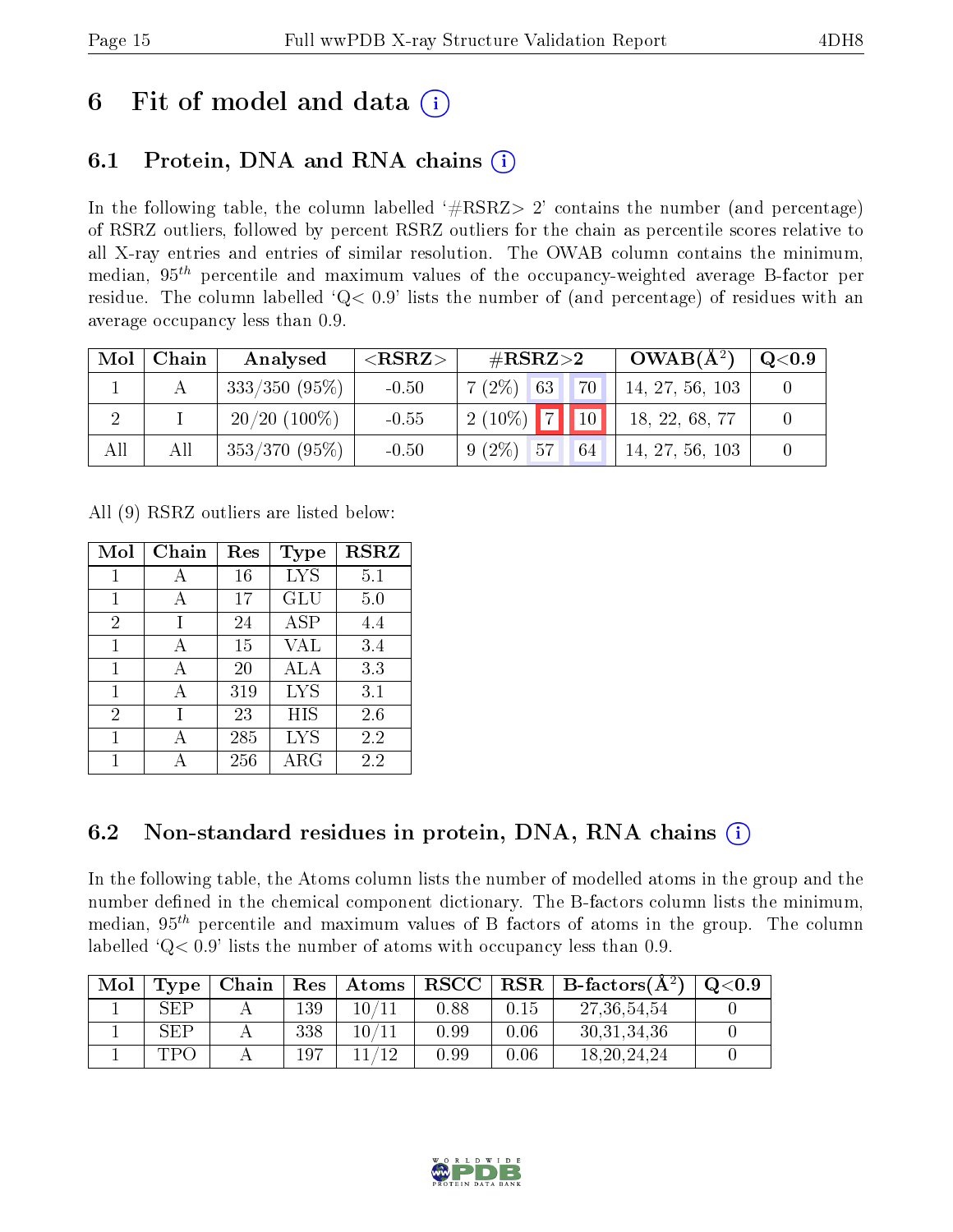#### 6.3 Carbohydrates  $(i)$

There are no carbohydrates in this entry.

### 6.4 Ligands  $(i)$

In the following table, the Atoms column lists the number of modelled atoms in the group and the number defined in the chemical component dictionary. The B-factors column lists the minimum, median,  $95<sup>th</sup>$  percentile and maximum values of B factors of atoms in the group. The column labelled  $Q < 0.9$ ' lists the number of atoms with occupancy less than 0.9.

| Mol | $\bf Type$ | Chain | <b>Res</b> | Atoms       | ${\bf RSCC}$ | $_{\rm RSR}$ | $\perp$ B-factors( $\AA^2$ ) | $\mathrm{Q}{<}0.9$ |
|-----|------------|-------|------------|-------------|--------------|--------------|------------------------------|--------------------|
|     | МG         |       | 401        |             | 0.93         | $0.09\,$     | 22, 22, 22, 22               |                    |
|     | МG         |       | 402        |             | ${).}96$     | $0.06\,$     | 18, 18, 18, 18               |                    |
|     | ΔNΡ        |       | 403        | 21<br>- 727 | ).98         | $0.09\,$     | 15, 18, 22, 26               |                    |

The following is a graphical depiction of the model fit to experimental electron density of all instances of the Ligand of Interest. In addition, ligands with molecular weight  $> 250$  and outliers as shown on the geometry validation Tables will also be included. Each fit is shown from different orientation to approximate a three-dimensional view.